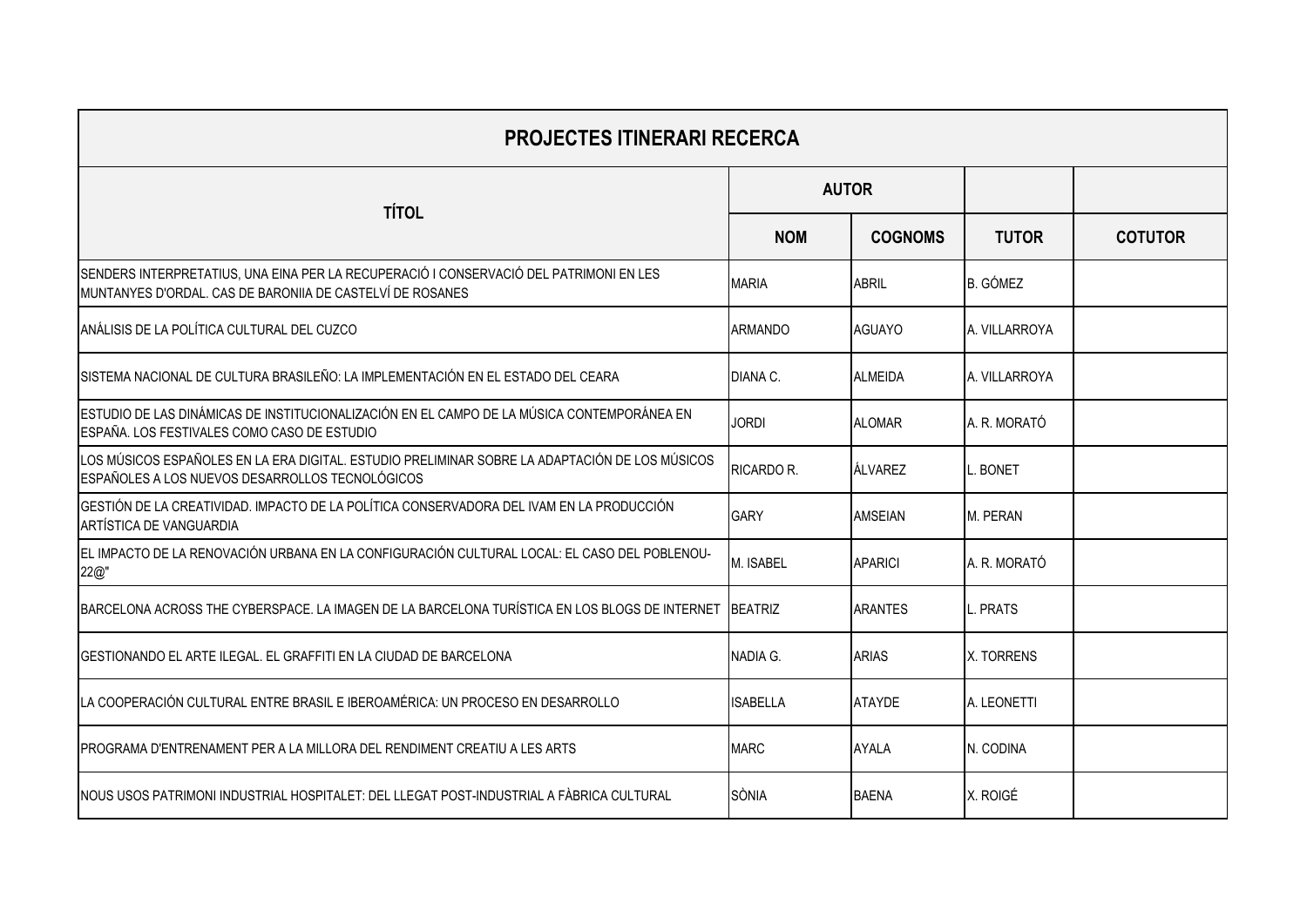| L'IMPACTE DE LA PARTICIPACIÓ SOCIOCULTURAL EN EL CAPITAL SOCIAL. EL CAS DE LES JOVES ADOLESCENTS<br>D'ORIGEN IMMIGRANT DEL DISTRICTE DE CIUTAT VELLA DE BARCELONA | <b>ANDREA</b>     | <b>BORRAS</b>       | J. RIUS              |            |
|-------------------------------------------------------------------------------------------------------------------------------------------------------------------|-------------------|---------------------|----------------------|------------|
| LA RUTA DE LOS ÍBEROS                                                                                                                                             | Mª JESÚS          | <b>CAZORLA</b>      | J. TRESSERRAS        |            |
| PROTECCIÓN PATRIMONIO CULT JALISCIENSE EN LA LEGISLACIÓN ESTATAL                                                                                                  | MARCO A.          | <b>CHÁVEZ</b>       | BONET                |            |
| MODELS COMPARATS DE DIRECCIÓ ARTÍSTICA DELS EQUIPAMENTS ESCÈNIC MUSICALS DE CATALUNYA                                                                             | M.ANGELS          | <b>CIVIT</b>        | J. RIUS              |            |
| EXISTEIX ACCIÓ CULTURAL TRANSVERSAL EN ELS GOVERNS LOCALS DE SANT BOI I SANT CUGAT?                                                                               | <b>JOANA</b>      | <b>CLAPERS</b>      | X. TORRENS           |            |
| EL TREBALL EN XARXA EN EL TURISME CULTURAL. ANÀLISI DELS MODELS DE GESTIÓ DE LES RUTES CULTURALS<br>A CATALUNYA                                                   | <b>MONTSERRAT</b> | <b>CRIVILLERS</b>   | J. TRESSERRAS        |            |
| PROGRAMA MULTICULTURAL PARA LA REDUCCIÓN DE PREJUICIOS RACIALES                                                                                                   | YADIRA            | <b>CRUCES</b>       | X. TORRENS           |            |
| EL PAPEL DE LA UNIVERSIDAD PÚBLICA DE BRASIL EN EL ÁMBITO DE LA CULTURA NACIONAL                                                                                  | <b>ISABEL</b>     | <b>DE AMORIM</b>    | J. RIUS              |            |
| EL PAPEL DE LAS POLÍTICAS CULTURALES EN EL SECTOR DE LAS ARTES ESCÉNICAS: EL CASO DE LA CIUDAD DE<br>LIMA                                                         | <b>DANIELA</b>    | <b>DE LA PUENTE</b> | J. RIUS              |            |
| LA GESTIÓ DE L'IMPACTE AMBIENTAL DELS FESTIVALS D'ARTS ESCÈNIQUES, MÚSICA I AUDIOVISUALS. ANÀLISI<br>DEL PANORAMA CATALÀ                                          | QUIMA             | <b>FARRÉ</b>        | M. PAREJA            |            |
| ANÀLISI I SEGUIMENT DELS PLANS D'ACCIÓ CULTURAL ELABORATS PER LA DIPUTACIÓ DE BARCELONA, MANDAT<br>2007-2011                                                      | <b>MARIA</b>      | FEDERICO            | A. VILLARROYA        |            |
| ARTESANOS, ARTESANÍAS Y PATRIMONIO INMATERIAL EN LA RUTA DEL CISTER. PORPUESTAS PARA UNA<br>GESTIÓN CULTURAL DEL PATRIMONIO INMATERIAL EN LA CATALUÑA INTERIOR    | <b>PATRICIA</b>   | FERNÁNDEZ           | <b>J. TRESSERRAS</b> |            |
| SOSTENIBILITAT I CULTURA                                                                                                                                          | <b>CRISTÓBAL</b>  | <b>FERNÁNDEZ</b>    | A. R. MORATÓ         |            |
| PRÀCTICA MÚSICAL JUVENIL I COHESIÓ SOCIAL: EL ROL DELS EQUIPAMENTS MUSICALS LOCALS                                                                                | <b>HELENA</b>     | <b>GINER</b>        | J. RIUS              |            |
| INNOVATION IN THE CATALAN VIDEO GAME ECOSYSTEM                                                                                                                    | <b>MANEL</b>      | <b>GONZÁLEZ</b>     | <b>BONET</b>         | E. JUANOLA |
| LA GESTIÓN DE PÚBLICOS COMO FACTOR ESTRATÉGICO EN UN EQUIPAMIENTO DE ARTES ESCÉNICAS: ANÁLISIS<br>COMPARADO ENTRE EL MERCAT DE LES FLORS Y EL KURSAAL DE MANRESA  | HUGO A.           | <b>GORZIGLIA</b>    | <b>BONET</b>         | J. COLOMER |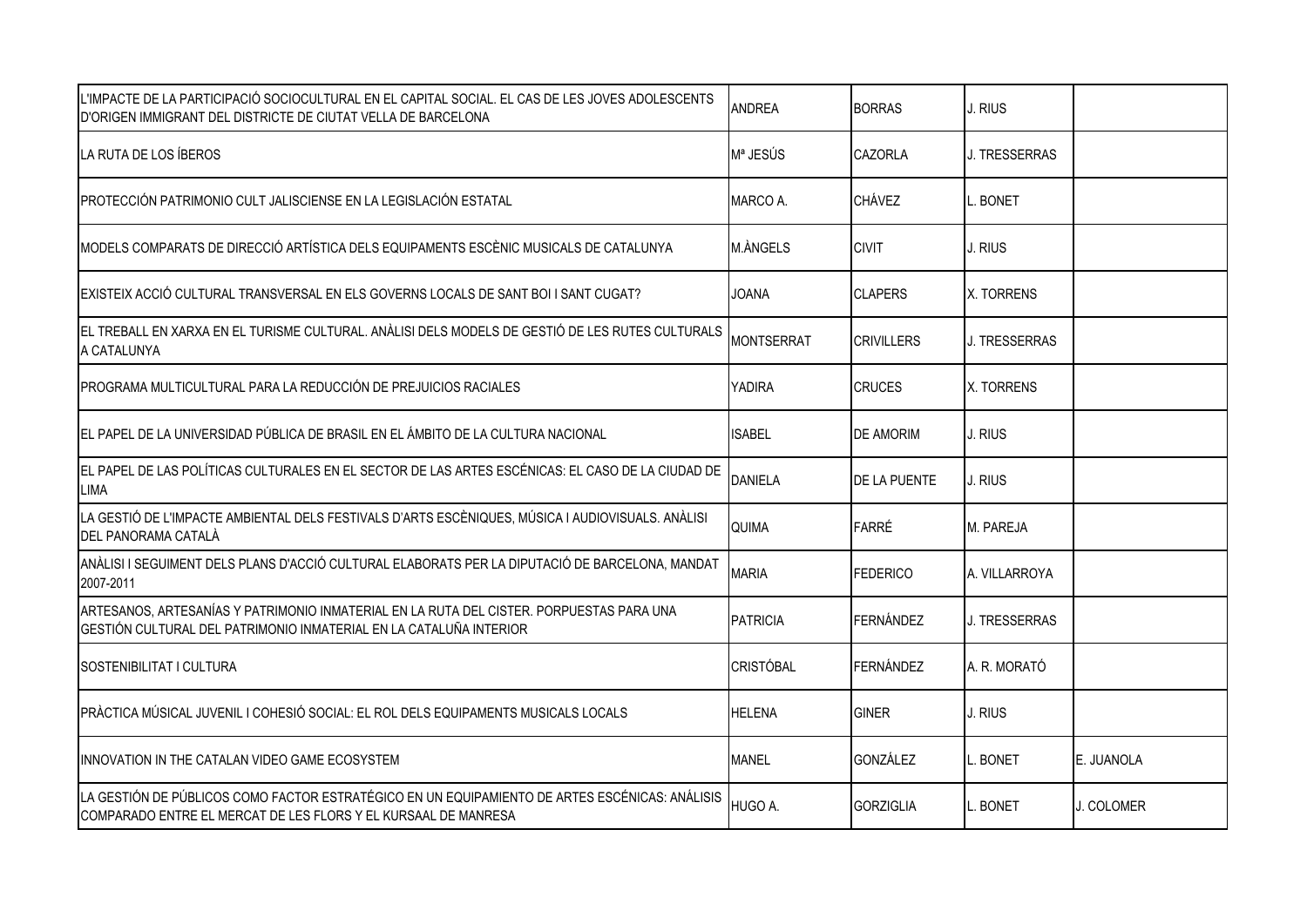| LA FIGURA DE L'EMPRENEDOR CULTURAL I CREATIU COM ACTOR RELLEVANT DINS DEL PLA ESTRATÈGIC DE<br>TURISME DE BARCELONA 2015                                         | <b>SILVIA</b>          | <b>GRAU</b>         | <b>BONET</b>  |                |
|------------------------------------------------------------------------------------------------------------------------------------------------------------------|------------------------|---------------------|---------------|----------------|
| EVALUACIÓN DEL IMPACTO DE LA FORMACIÓN EN GESTIÓN CULTURAL DE LA UNIVERSIDAD DE BARCELONA                                                                        | <b>DIANA</b>           | <b>GUERRA</b>       | . BONET       |                |
| GESTIÓN MÚSICA TRADIONAL COMO PATRIMONIO EN CATALUÑA                                                                                                             | ANA M.                 | <b>HERNÁNDEZ</b>    | F. VAN GEER   |                |
| POLÍTICAS DE PROMOCIÓN CULTURAL EXTERIOR: EL CASO DE LA PARTICIPACIÓN DE CHILE EN LA FERIA<br>INTERNACIONAL DEL LIBRO DE GUADALAJARA 2012                        | <b>DANIELA</b>         | <b>JARA</b>         | M. PAREJA     |                |
| LA POLITICA CULTURAL HACIA LA COMUNIDAD DE ASIA ORIENTAL                                                                                                         | UH JEEN                | <b>LEE</b>          | X. TORRENS    |                |
| LA POLÍTICA CULTURAL HACIA LA COMUNIDAD CHINA DE CATALUÑA. ESTUDIOS DE CASO: CASA ASIA Y OTRAS<br>INSTITUCIONES DE BARCELONA, BADALONA Y STA. COLOMA DE GRAMANET | <b>KEXING</b>          | MA                  | X. TORRENS    |                |
| CONSEQÜÈNCIES DE LA CRISI ECONÒMICA EN LES ESTRATÈGIES D'EXHIBICIÓ DELS TEATRES DE BARCELONA                                                                     | <b>ZURIÑE</b>          | <b>MADINABEITIA</b> | <b>BONET</b>  |                |
| COMUNICACIÓN Y CULTURA. RELACIÓN INDISPENSABLE PARA EL DESARROLLO                                                                                                | <b>ALEJANDRO</b>       | <b>MANZANO</b>      | . BONET       |                |
| MOTIVAR A LOS JÓVENES EN LA PARTIICPACIÓN EN LAS ARTES A TRAVÉS DE LA EDUCACIÓN DEL OCIO                                                                         | M <sup>a</sup> DEL MAR | <b>MERINO</b>       | N. CODINA     |                |
| ANÀLISI DELS MODELS DE GESTIÓ DELS PRODUCTES ARQUEOLÒGICS                                                                                                        | <b>ADRIÀ</b>           | MILLAN              | J. TRESSERRAS |                |
| LA RECEPCIÓN DE NARCOTELENOVELAS POR JÓVENES DE LA CIUDAD DE BOGOTÁ                                                                                              | <b>JENNY</b>           | <b>MORENO</b>       | M. ZARLENGA   |                |
| LA TRANSMISSIÓ INTERGENERACIONAL DEL CAPITAL CULTURAL. APROXIMACIÓ A PARTIR DE LA POBLACIÓ<br>ESCOLARITZADA A 4RT D'ESO A BADALONA                               | <b>SERGIO</b>          | <b>MOSTEIRO</b>     | BONET         |                |
| LA MOVILIDAD ARTÍSTICA Y SUS POLÍTICAS DE FOMENTO. ESTUDIO DEL CASO BARCELONÉS                                                                                   | LAIA                   | <b>MUNAR</b>        | A. R. MORATÓ  |                |
| TURISMO CULTURAL, DESARROLLO SOSTENIBLE Y GESTIÓN DE LOS RECURSOS COMUNES. ANÁLISIS DE LA<br>EXCURSIÓN "RAÍCES", EN GAMBIA                                       | <b>FATOU-BIN</b>       | N'GUM               | J. TRESSERRAS | J. RIUS        |
| CULTURA Y DESARROLLO: ANÁLISIS DEL PROGRAMA CULTURAL "QUITO CULTURA VIVA" DE QUITO - ECUADOR                                                                     | <b>DIANA</b>           | <b>NARVÁEZ</b>      | T. CARREÑO    |                |
| CONCIERTOS EDUCATIVOS Y CAPITAL MUSICAL: APROXIMACIÓN HACIA UN ANÁLISIS SOCIOECONÓMICO EN<br><b>BARCELONA</b>                                                    | <b>RICARDO</b>         | <b>NUÑO</b>         | <b>BONET</b>  | A. DE GREGORIO |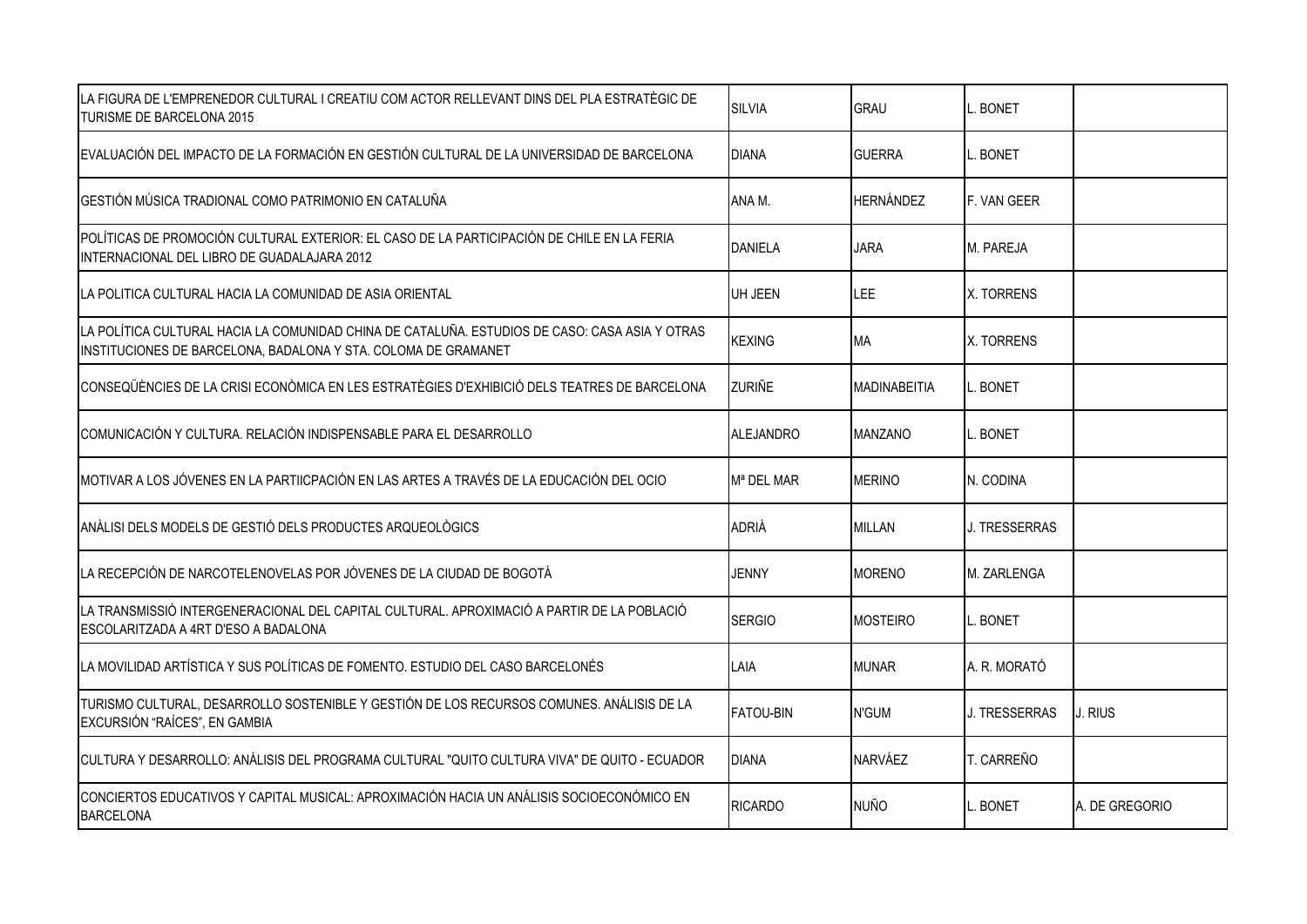| CIUTATS LITERÀRIES. CARACTERÍSTIQUES DEL PATRIMONI LITERARI URBÀ EN LA GLOBALITZACIÓ                                                                    | <b>MARIA</b>   | <b>PATRICIO</b>    | J. RIUS        |         |
|---------------------------------------------------------------------------------------------------------------------------------------------------------|----------------|--------------------|----------------|---------|
| IESTRATEGIAS CULTURALES CON ADULTOS MAYORES EN CUENCA                                                                                                   | ALEJANDRA      | PERALTA            | X. TORRENS     |         |
| IMPACTE POLÍTICA ESCÈNICA COMPARADA HAMBURG-BARCELONA                                                                                                   | PEDRO A.       | <b>PÉREZ</b>       | A. VILLARROYA  |         |
| GESTIÓN DE SERVICIOS EDUCATIVOS EN LOS MUSEOS DE ARTE DE BARCELONA                                                                                      | <b>DANIELA</b> | PÉREZ              | N. SERRAT      |         |
| "WHEN IN ROME, DO AS THE ROMANS DO". CONFORMIDADES, TURISMO CULTURAL Y CONSTRUCCIÓN DE LA<br><b>IDENTIDAD</b>                                           | GIULIA         | <b>POLTRONIERI</b> | N. CODINA      |         |
| REGENERACIÓN URBANA, VALOR CULTURAL E INCLUSIÓN SOCIAL. EL CASO DEL BARRIO GETSEMANÍ,<br>CARTAGENA DE INDIAS                                            | LADYS          | <b>POSSO</b>       | M. PAREJA      | J. RIUS |
| PATRIMONI HISTÒRIC                                                                                                                                      | <b>VIVIANE</b> | <b>QUEIROZ</b>     | J. TRESSERRAS  |         |
| COOPERART & GÉNERO: PROPUESTA DE PROGRAMA EN EL MARCO DE LA POLÍTICA CULTURAL INTERNACIONAL                                                             | <b>MARIA</b>   | <b>ROST</b>        | X. TORRENS     |         |
| AGENDA SETTING EN LOS VÍDEOS DE MÚSICA MÁS VISTOS DE YOUTUBE                                                                                            | JUAN E.        | <b>SALAZAR</b>     | A. CASTRECHINI |         |
| ESTRATEGIAS Y ACCIONES DE INTEGRACIÓN MULTICULTURAL EN LOS PROGRAMAS ARTÍSTICOS DE LA<br>EDUCACIÓN SECUNDARIA                                           | M. LOURDES     | <b>SALVADOR</b>    | X. TORRENS     |         |
| LA PARTICIPACIÓN CULTURAL EN LOS CENTROS CÍVICOS DE LA CIUDAD DE BARCELONA: DIVERGENCIAS Y<br>CONVERGENCIAS ENTRE MODELOS DE GESTIÓN INDIRECTA          | M. JOSÉ        | <b>SÁNCHEZ</b>     | A. R. MORATÓ   |         |
| APUNTES PARA UNA TEORÍA HACKER DEL PLACE BRANDING TÁCTICO Y EFECTIVO                                                                                    | JULIA          | <b>SÁNCHEZ</b>     | M. PAREJA      |         |
| LA GESTIÓN CULTURAL COMO INSTRUMENTO DE DESARROLLO SOCIAL EN GUARAMIRANGA (BRASIL)                                                                      | SELMA M.       | <b>SANTIAGO</b>    | A. VILLARROYA  |         |
| EL CROWDFUNDING DE RECOMPENSA CULTURAL EN ESPAÑA. ANÁLISIS DE LOS PROYECTOS CULTURALES<br>PUBLICADOS EN VERKAMI DESDE EL PUNTO DE VISTA DE LOS AUTORES. | <b>EVA</b>     | <b>SASTRE</b>      | . BONET        |         |
| ART PER LA CONSTRUCCIÓ SOCIAL. EL DESENVOLUPAMENT CULTURAL COMUNITARI COM A NOU PARADIGMA DE<br>GESTIÓ DELS EQUIPAMENTS CULTURALS                       | LAIA           | <b>SERRA</b>       | J. RIUS        |         |
| LA ARQUITECTURA COMO CLAVE ENTRE EL MUSEO, LOS ARTISTAS Y EL PÚBLICO: ESTUDIO DE CASO EN EL<br>MUSAC DE LEÓN                                            | <b>RENÉ</b>    | SIEBEL             | M. ASENSIO     |         |